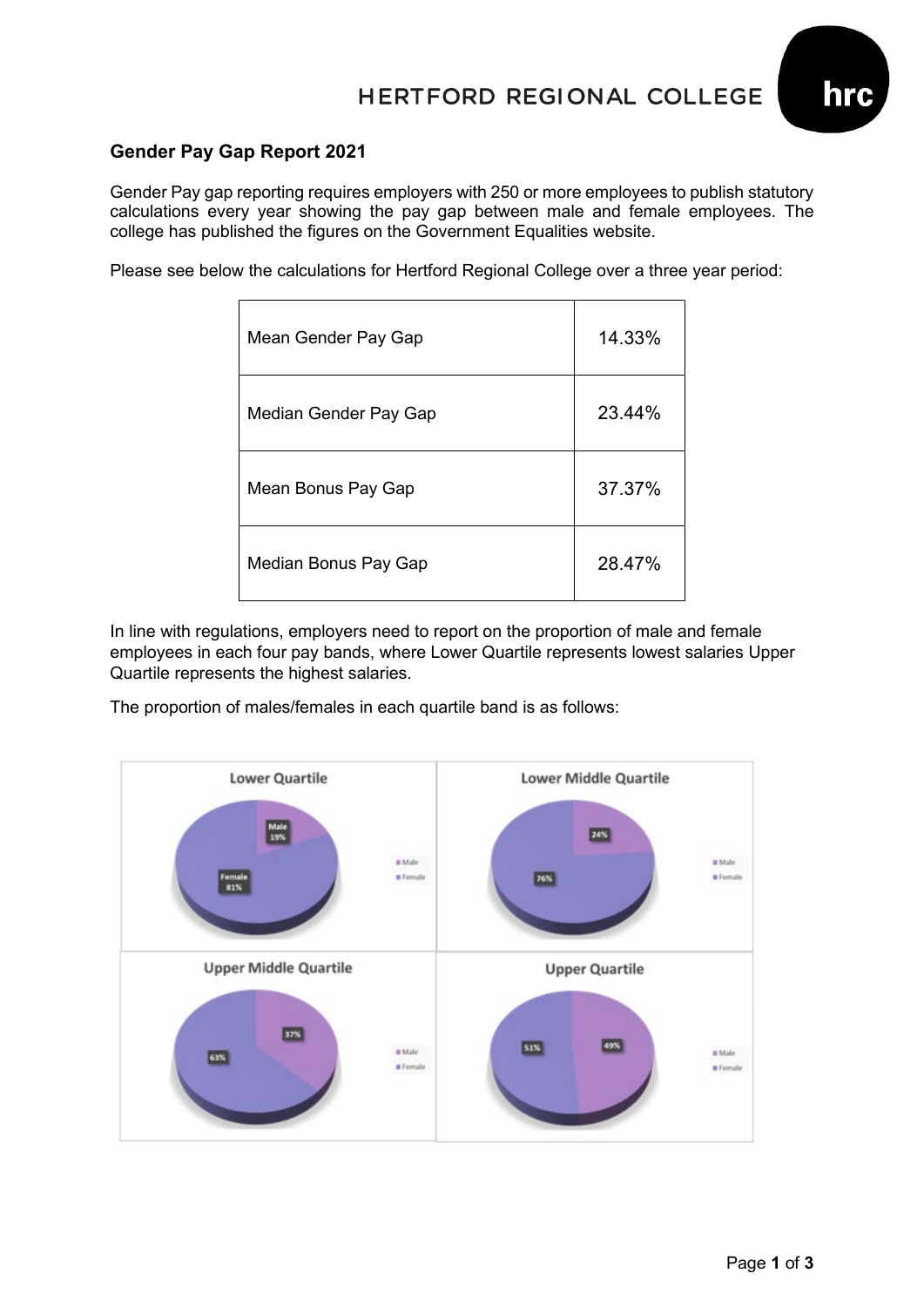

The proportion of Employees receiving a bonus:



Hertford Regional College's pay approach supports the fair treatment, reward and recognition of all staff irrespective of gender.

HRC uses pay scales and grades with incremental annual progression. Pay scales vary according to the level of responsibility for a role. Job roles in the college are assigned a grade. Each grade has incremental points from between 3 to 5 depending on the grade. Staff are expected to move through the incremental points for their grade, based on length of service<sup>[1](#page-1-0)</sup>.

#### **Rationale for the gap**

The College has a higher percentage 81.33% of Females than Males at the Lower quartile. These tend to be business support roles, a number of which are learning/student support roles and they are predominantly term time only. In addition, there are more women in part-time positions generally.

The Mean has seen a 1.71% reduction and Median has seen a 4.58% increase. The mean Female hourly rate dropped by a small amount 0.05p per hour and the Male mean hourly rate has also dropped by 40p. The median gap is influenced by the higher proportion of women compared to men in the lower grades. This means a drop in the median salary for women when compared with the median for men.

The pay gap could be due to a number of reasons: 1) Each year we have less Hourly paid staff as they are replaced with HRG and therefore do not form part of these figures 2)There was higher number of leavers than previous years and 3) These figures include furlough pay 4) There are occasions throughout the year where salaried staff are replaced by HRG which affects the balance.

It is useful to highlight that the gender profile of the college is 70% female, which tends to be the sector norm.

### **Eradicating the Gender Pay Gap**

<span id="page-1-0"></span>The College will ensure that gender equality is a central point in the creation of our College's, Equality, Diversity and Inclusion Strategy. We will review our recruitment and salary assessment processes, focus on how to attract women into the male-dominated roles within the College. We intend to actively monitor and take targeted action where necessary.